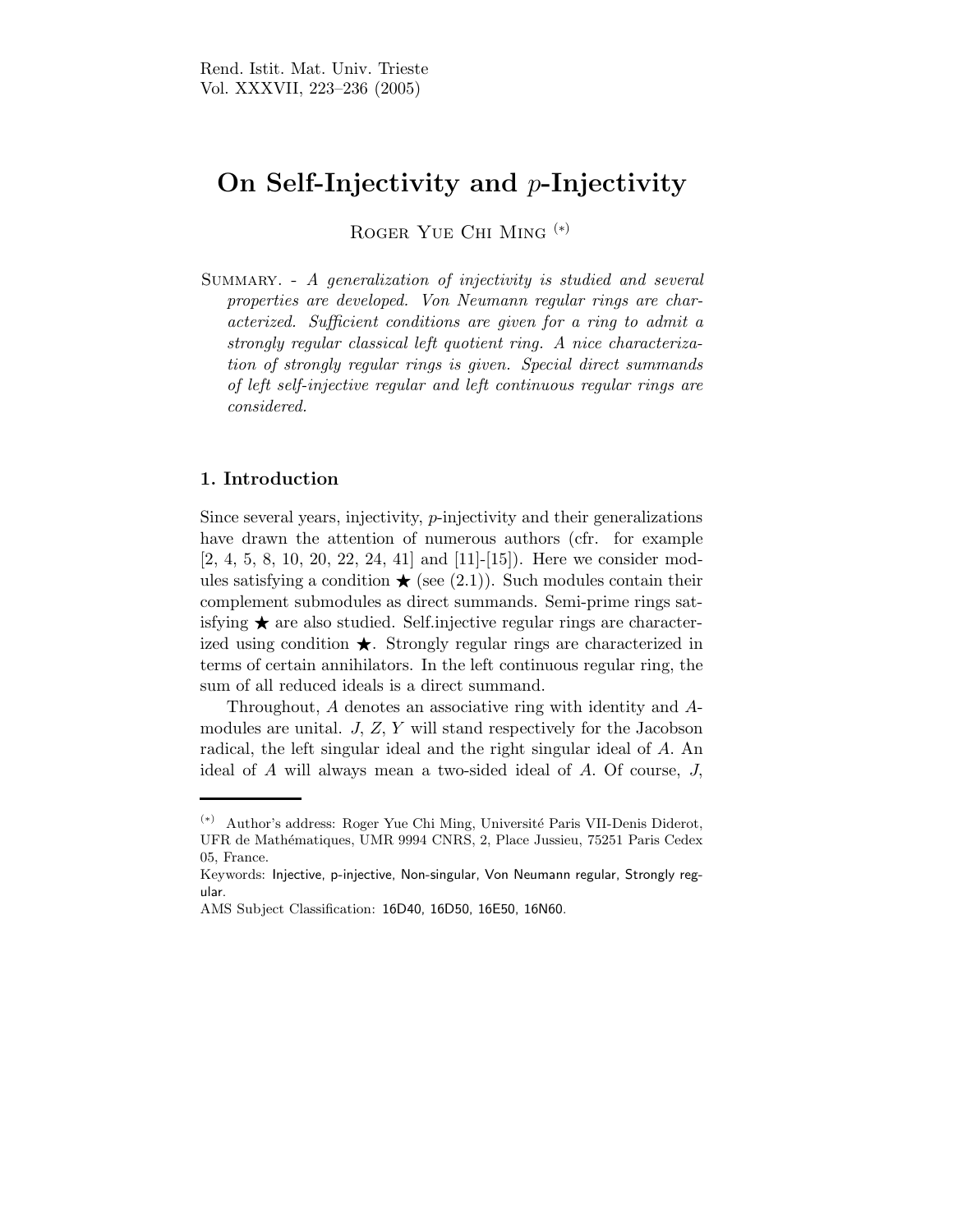Z, Y are all ideals of A. A left (right) ideal of A is called reduced if it contains no non-zero nilpotent element. For any left A-module  $M, Z(M) = \{y \in M : l(y)$  is an essential left ideal of  $A\}$  is the left singular submodule of M.  $_A M$  is called singular (resp. non-singular) if  $Z(M) = M$  (resp.  $Z(M) = (0)$ ). Thus  $Z = Z(A)$  and  $Y =$  $Z(A_A)$ . A is called semi-primitive or semi-simple (resp. left nonsingular or right non-singular) if  $J = (0)$  (resp.  $Z = 0$  or  $Y = (0)$ ).

Following C. Faith  $[6]$ , we will write that A is VNR if it is a von Neumann regular ring. It is well-known that A is VNR if and only if every left (right) A-module is flat (M. Harada (1956); M. Auslander (1957)). Also, A is VNR if and only if every left (right) A-module is p-injective (cfr. [2, 4, 10, 11, 14, 24, 25, 28]). Note that the Harada-Auslander characterization may be weakened as follows: A is VNR if and only if every cyclic singular left A-module is flat (see [29], Theorem 5) (cf. G. O. Michler's comment in MR 80i-16021). Flatness and p-injectivity are distinct concepts.

## 2. On Self-Injectivity and  $p$ -Injectivity

Recall that a left  $A$ -module,  $M$ , is  $p$ -injective if, for any principal left ideal  $P$  of  $A$ , every left  $A$ -homomorphism of  $P$  into  $M$  extends to one of A into M  $([6, p.122], [18, p.577], [23, p.340], [28]).$ 

A is called a left p-injective ring if  $_A A$  is p-injective (p-injectivity is similarly defined on the right side). Indeed, the study of flat modules over non-VNR rings has motivated various authors to consider p-injective modules over rings which are not necessarily VNR (cfr. the bibliography). K. R. Goodearl's classic [7] has motivated extensive research in the area of VNR rings and associated rings. According to a theorem of P. Menal - P. Vamos [6, p.108], any arbitrary ring may be embedded in a FP-injective ring (and hence in a  $p$ -injective ring). This has given an impetus to the study of  $p$ -injective rings (cfr. [6, Theorem 6.4], [9, 11, 16, 17]). In 1974, we introduced the concept of  $p$ -injective modules [28] to study VNR rings, self-injective rings and associated rings. This is later generalized to YJ-injectivity  $([18, p.578], [24, 34, 41]),$  also called GP-injectivity by other authors [4, 12, 15]. Recall that a left A-module M is YJ-injective if, for any  $a \in A, a \neq 0$ , there exists a positive integer n (depending on a) such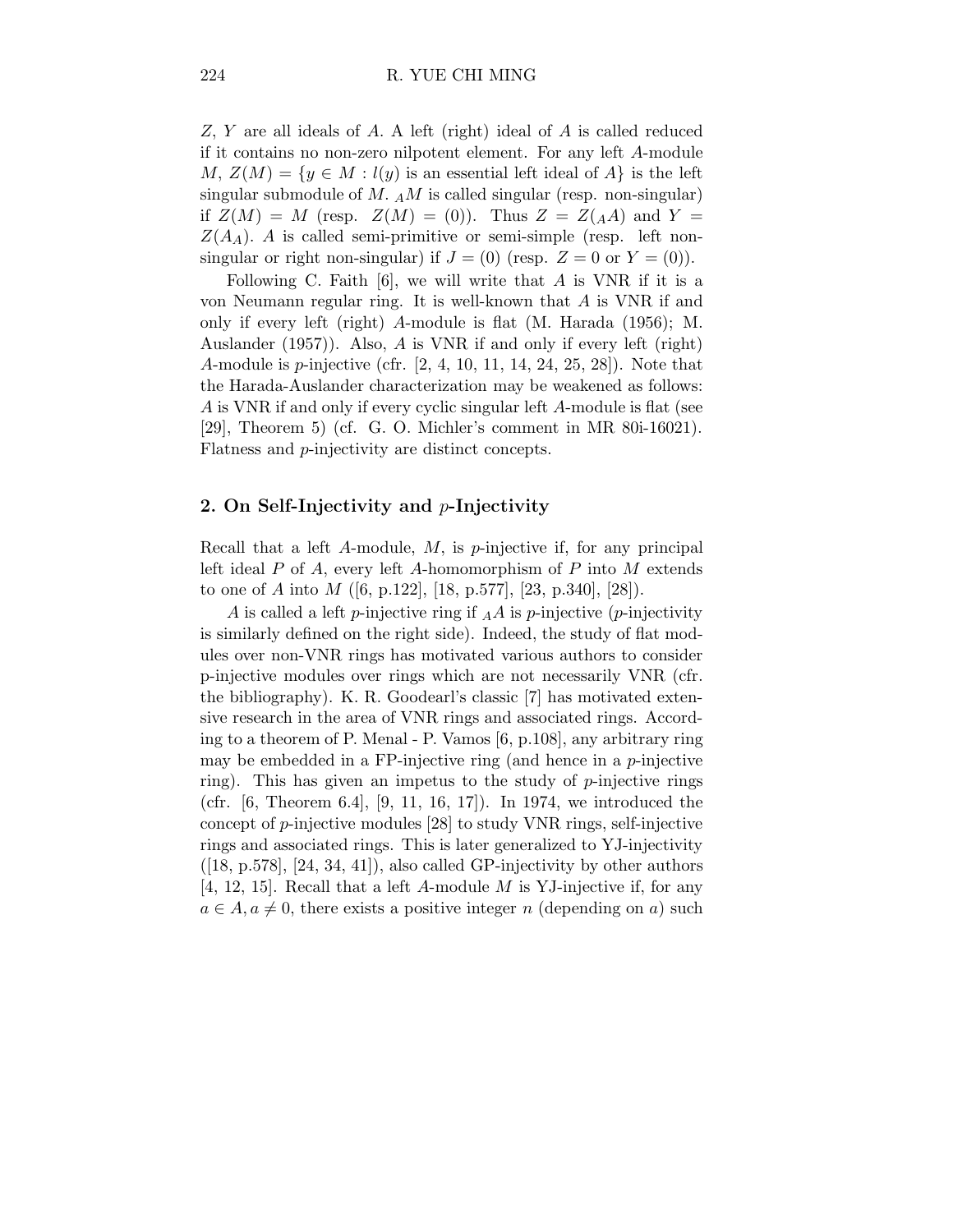that  $a^n \neq 0$  and every left A-homomorphism of  $Aa^n$  into M extends to one of A into M [34]. A is called a left YJ-injective ring if  $_A A$ is YJ-injective. YJ-injectivity is similarly defined on the right side. Note that A is left YJ-injective if and only if, for any  $a \in A, a \neq 0$ , there exists a positive integer n such that  $a^n A$  is a non-zero right annihilator [34, Lemma 3] (cfr. also [15, 24, 41]).

We here consider the following generalization of injectivity.

DEFINITION 2.1. We say that a left A-module M satisfies  $\star$  if, for any left submodule N containing a non-zero complement left submodule of M, every left A-homomorphism of N into M extends to an endomorphism of  $_AM$ .

We will write that A satisfies  $\star$  if  $_A A$  satisfies  $\star$ . It is clear that simple left A-modules and uniform left A-modules satisfy  $\star$ .

PROPOSITION 2.2. Let M be a left A-module satisfying  $\star$ . Then any complement left submodule of M is a direct summand of M.

*Proof.* Let C be a non-zero complement left submodule of  $M$ ; I a relative complement of C in M such that  $E = C \oplus I$  is an essential submodule of  $_A M$ . If  $p : E \longrightarrow C$  is the natural projection, the set of submodules U of M containing  $E$  such that p extends to a left A-homomorphism of U into C has, by Zorn's Lemma, a maximal member L. Let  $g: L \longrightarrow C$  be the extension of p to L. If  $j: C \longrightarrow M$ is the inclusion map, then  $j \circ g : L \longrightarrow M$  and by hypothesis,  $j \circ g$ extends to an endomorphism f of AM. Suppose that  $f(M) \nsubseteq C$ . Since C is a relative complement of I in M, then  $(f(M)+C)\cap I\neq (0)$ . If  $d \in (f(M) + C) \cap I$ ,  $d \neq 0$ ,  $d = f(m) + c$ ,  $m \in M$ ,  $c \in C$ , and  $F = \{v \in M : f(v) \in E\}$  is therefore a submodule of M which strictly contains L (because  $m \in F$ , since  $f(m) = d - c \in E$ , and  $m \notin L$ ). Now define  $t : F \longrightarrow E$  by  $t(v) = f(v)$  for all  $v \in F$ . Then  $p \circ t : F \longrightarrow C$  extends p to F, which contradicts the maximality of L. Therefore  $f(M) \subseteq C$  which yields  $f(M) = C$ . Now  $C \cap \text{ker } f = (0)$ and if  $b \in M$ ,  $b = f(b) + (b - f(b)) \in C + \text{ker } f$  which leads to  $M = C \oplus \ker f$ .  $\Box$ 

If A is a left self-injective regular ring, then for any essentially finitely generated left A-module M,  $M = Z(M) \oplus N$ , where N is a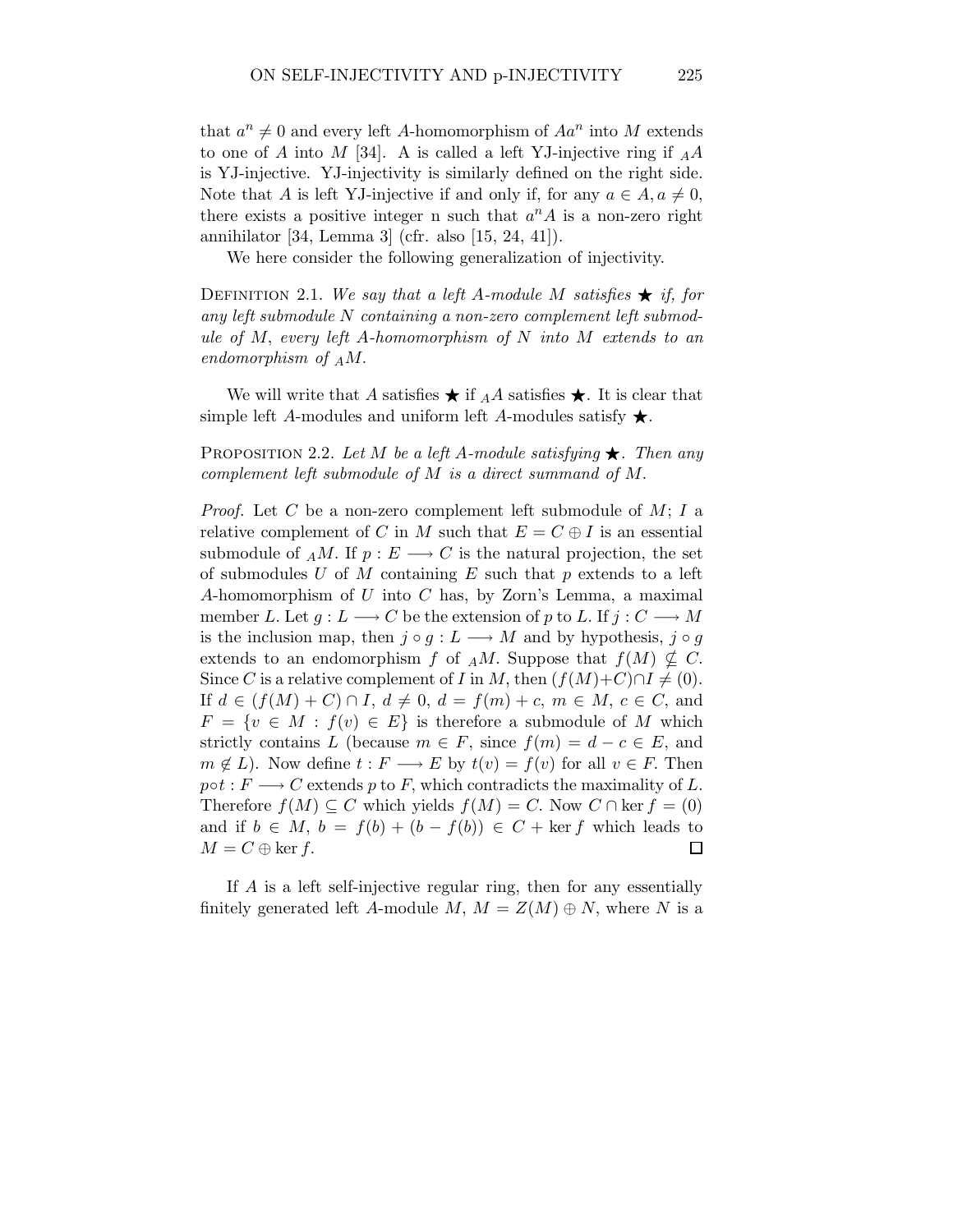non-singular injective left A-module [39, Corollary 10]. This motivates the study of non-singular injective modules.

PROPOSITION 2.3. Let A be a semi-prime ring satisfying  $\bigstar$ . If M, N are non-singular injective left A-modules, then there exists a central idempotent  $e \in A$  such that  $_A e M$  is isomorphic to a submodule of  $_AeN$  and  $_A(1-e)N$  is isomorphic to a submodule of  $_A(1-e)M$ .

Proof. Let

$$
E = \left\{ (Q, P) : \begin{array}{c} \text{are respectively left submodules of } M \text{ and } N, \\ \overline{AQ} \text{ is isomorphic to } {}_{A}P \end{array} \right\}
$$

The set S of all the families  $\{(Q_i, P_i)\}\$ of elements of E such that  ${Q_i}$  and  ${P_i}$  are independent families of submodules of M and N, respectively, has a maximal member  $\{(Q_i, P_i)\}_{i \in I_0}$  (cfr. the proof of [30, Lemma 2]). If  $M_o$ ,  $N_o$  are the injective hulls of  $\bigoplus_{i \in I_0} Q_i$ of [30, Lemma 2]). If  $M_o$ ,  $N_o$  are the injective hulls of  $\bigoplus_{i \in I_0} Q_i$ ,  $\bigoplus_{i \in I_0} P_i$  respectively in  $M$ ,  $N$ , then  $M = M_0 \oplus M_1$  and  $N = N_0 \oplus N_1$ . Since  $Q_i \approx P_i$ , with  $i \in I_0$ , then  $M_0 \approx N_0$ . Write  $T = \{a \in A :$  $aM_1 = 0$ . Then T is an ideal of A which is a complement left ideal of A (in as much as  $M_1$  is non-singular and for any element c in an essential extension of  $_A T$  in  $_A A$ ,  $Lc \subseteq T$  for some essential left ideal  $L$  of  $A$ ). By (2.2),  $_{A}T$  is a direct summand of  $_{A}A$ . If  $T = Ae, e = e^2 \in A$ , then e is central in A (because A is semiprime). It follows that  $eM = eMo \approx eN_0 \subseteq eN$ . Now suppose that  $(1 - e)N_1 \neq 0$ . If  $b \in (1 - e)N_1$ ,  $b \neq 0$  since AAb is nonsingular, then  $l(b)$  is again a direct summand of  $_A A$  by  $(2.2)$  which yields  $_A Ab \approx A\mu, u = u^2 \in A$ , and  $eu = 0$ . Since  $u \neq 0$ , then  $u \in T$  (otherwise,  $u = ue = eu = 0$ ). Therefore  $uy \neq 0$  for some  $y \in M_1$  and  $_A A u y$  is again projective (being a cyclic non-singular left A-module). Looking at the epimorphism  $Au \longrightarrow Auy$ , we conclude that Auy is isomorphic to a submodule of  $Ab \subseteq N_1$ , which contradicts the maximality of  $\{(Q_i, P_i)\}_{i \in I_0}$  in S. Therefore  $(1 - e)N_1 = 0$  and hence

$$
(1-e)N = (1-e)N_0 \approx (1-e)M_0 \subseteq (1-e)M.
$$

COROLLARY 2.4. If A is a prime ring satisfying  $\bigstar$ , then for nonsingular injective left A-modules, M, N, either M is isomorphic to a submodule of N or N is isomorphic to a submodule of M.

 $\Box$ 

.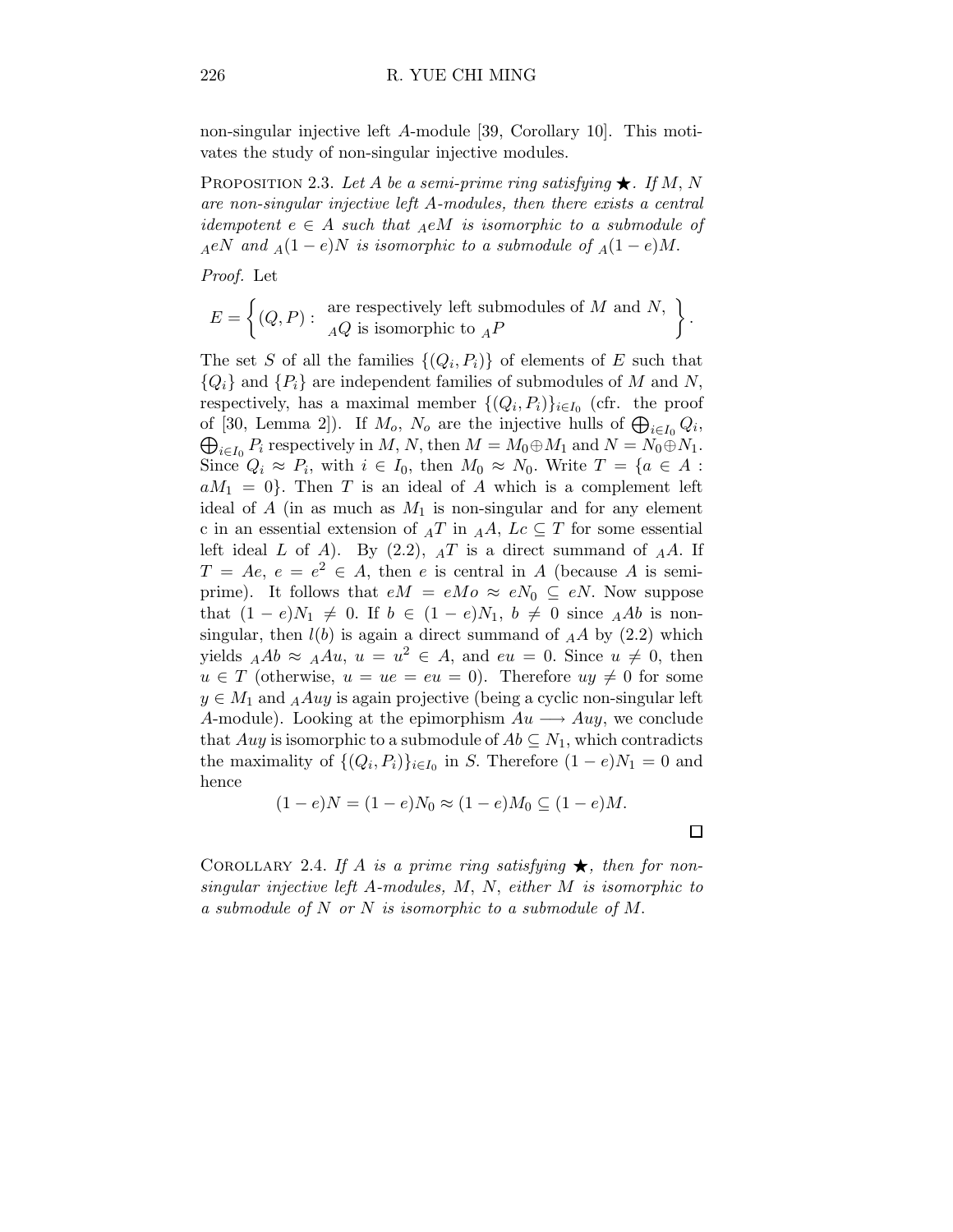Well-known examples of self-injective rings are quasi-Frobenius rings, pseudo-Frobenius rings and the maximal quotient rings of nonsingular rings.

Recall that A is left continuous (in the sense of Y. Utumi) if every left ideal of A which is isomorphic to a complement left ideal is a direct summand of  $_A A$ . In [32], left continuous rings are generalized as follows: A is a left  $GQ$ -injective ring if, for any left ideal C of A which is isomorphic to a complement left ideal of A, every left A-homomorphism of C into A extends to an endomorphism of  $_AA$ .

THEOREM 2.5. The following conditions are equivalent:

- 1. A is a left self-injective regular ring;
- 2. A is a left non-singular left p-injective ring satisfying  $\star$ ;
- 3. A is a left non-singular left GQ-injective ring satisfying  $\star$ .

Proof. Evidently (1) implies (2) and (3).

Now assume  $(2)$ . Since A is left p-injective, then every left ideal which is isomorphic to a direct summand of  $_A A$  is itself a direct summand of  $_A A$ . Since A satisfies  $\star$ , then every complement left ideal of A is a direct summand of  $_A A$  by (2.2). A is therefore a left non-singular left continuous ring which is then VNR by a well-known result of Y. Utumi. Then any non-zero left ideal I of A contains a non-zero idempotent. Consequently, every left A-homomorphism of I into A extends to an endomorphism of  $_A A$ . A is therefore left selfinjective and (2) implies (1).

Assume (3). Since A is left GQ-injective, then  $J = Z$  and  $A/J$ is VNR  $[32,$  Proposition 1. Since A is left non-singular, then A is VNR. Then for any non-zero left ideal I of A (which contains a nonzero idempotent), every left A-homomorphism of I into A extends to an endomorphism of  $_A A$  and hence (3) implies (1).  $\Box$ 

As before, write A is ELT (resp.MELT) if each essential (resp. maximal essential, if it exists) left ideal of A is an ideal of A.

COROLLARY 2.6. If  $A$  is a semi-prime ELT left  $GQ$ -injective ring satisfying  $\star$ , then A is a left and right self-injective regular, left and right V-ring of bounded index.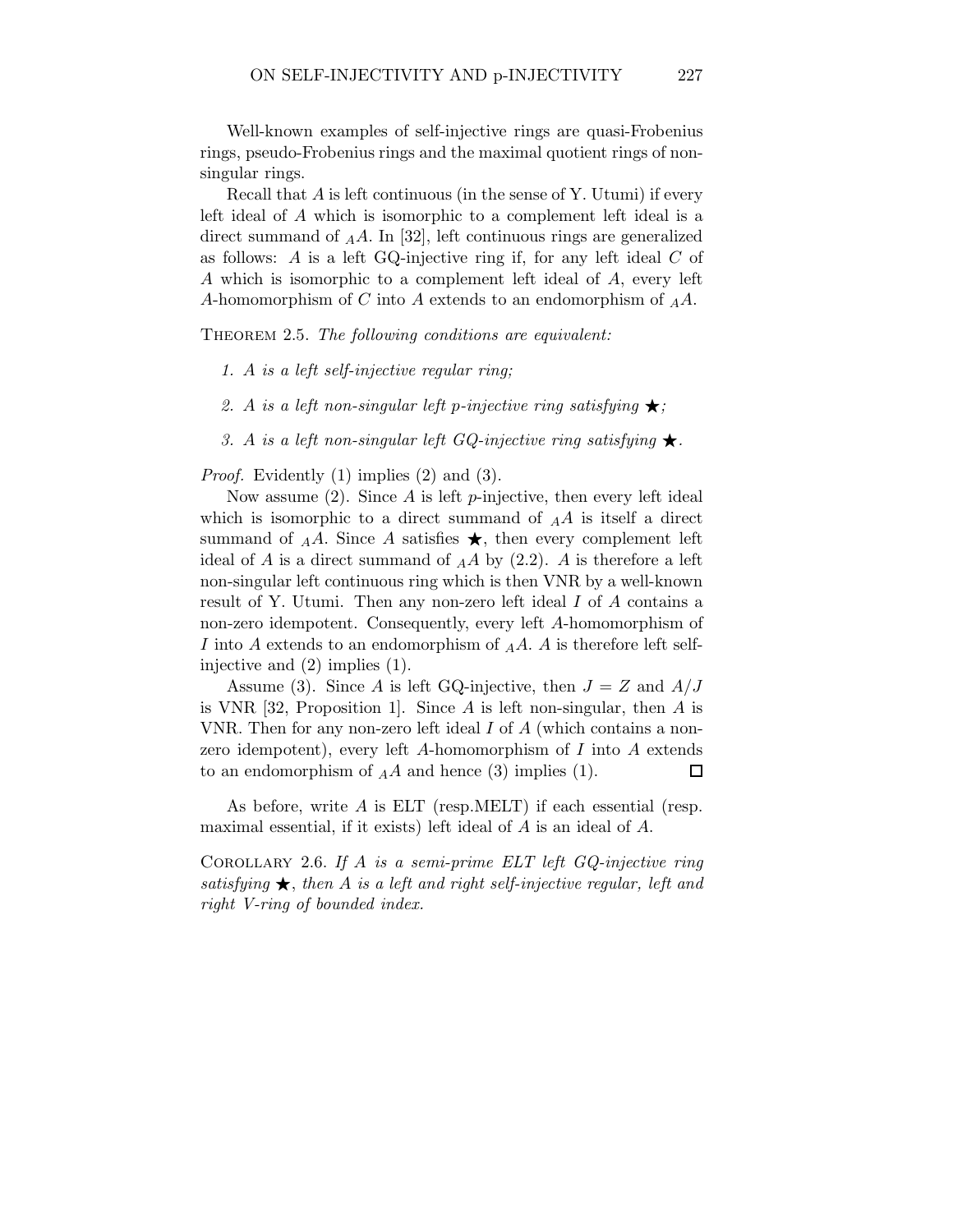*Proof.* If we suppose that  $Z \neq (0)$ , then exists  $z \in Z$ ,  $z \neq 0$  such that  $z^2 = 0$  [32, Lemma 7]. Since  $I = l(z)$  is an ideal of A, then  $(Az)^2 = AzAz \subseteq IAz \subseteq Iz = (0)$  which contradicts the semiprimeness of A. Therefore  $Z = (0)$  and A is left self-injective regular by  $(2.5)(3)$ . The corollary follows from [31, Lemma 1.1]. П

COROLLARY 2.7. A is simple Artinian if and only if A is a prime ELT left GQ-injective ring satisfying  $\star$ .

Rings whose simple modules are either injective or projective and various generalizations are studied since several years (cfr. for example, [2, 5, 12, 13, 15, 20]). Such rings need not be semi-prime as shown by the following example.

EXAMPLE 2.8. If A denotes the  $2 \times 2$  upper triangular matrix ring over a field, then A is an Artinian, hereditary ring whose simple one-sided modules are either injective or projective but is not a semiprime ring (indeed, the Jacobson radical J of A is non-zero with  $J^2 = (0)$ ). Also, all singular one-sided modules are injective while all non-singular one-sided modules are projective.

For a left A-module  $M$ , if  $N$  is a submodule of  $M$ ,

 $Cl_M(N) = \{y \in M : Ly \subseteq N \text{ for some essential left ideal } L \subseteq A\}$ 

is the closure of N in M.  $Cl_M(0) = Z(M)$  is the singular submodule of M.

PROPOSITION 2.9. Let A be a semi-prime ring whose simple right modules are either YJ-injective or projective. If M is a homomorphic image of a left A-module satisfying  $\bigstar$ , then  $Z(M)$  is a direct summand of  $_AM$ .

*Proof.* Let Q be a left A-module satisfying  $\star$ ,  $g : Q \longrightarrow M$  and epimorphism of left A-modules. By (2.2), every complement left submodule of  $Q$  is a direct summand of  $Q$ . Since  $A$  is a semi-prime ring whose simple right modules are either YJ-injective or projective, then  $Z = O$  [38, Proposition 1]. Since g is an epimorphism,  $g^{-1}(Z(M)) = Cl_Q(\ker g)$ , then by [27, Theorem 4],  $g^{-1}(Z(M))$  is a complement left submodule of Q. Therefore  $Q = g^{-1}(Z(M)) \oplus N$ . It follows that  $M = g(Q) = Z(M) \oplus g(N)$ , where  $g(N) \approx N$ .  $\Box$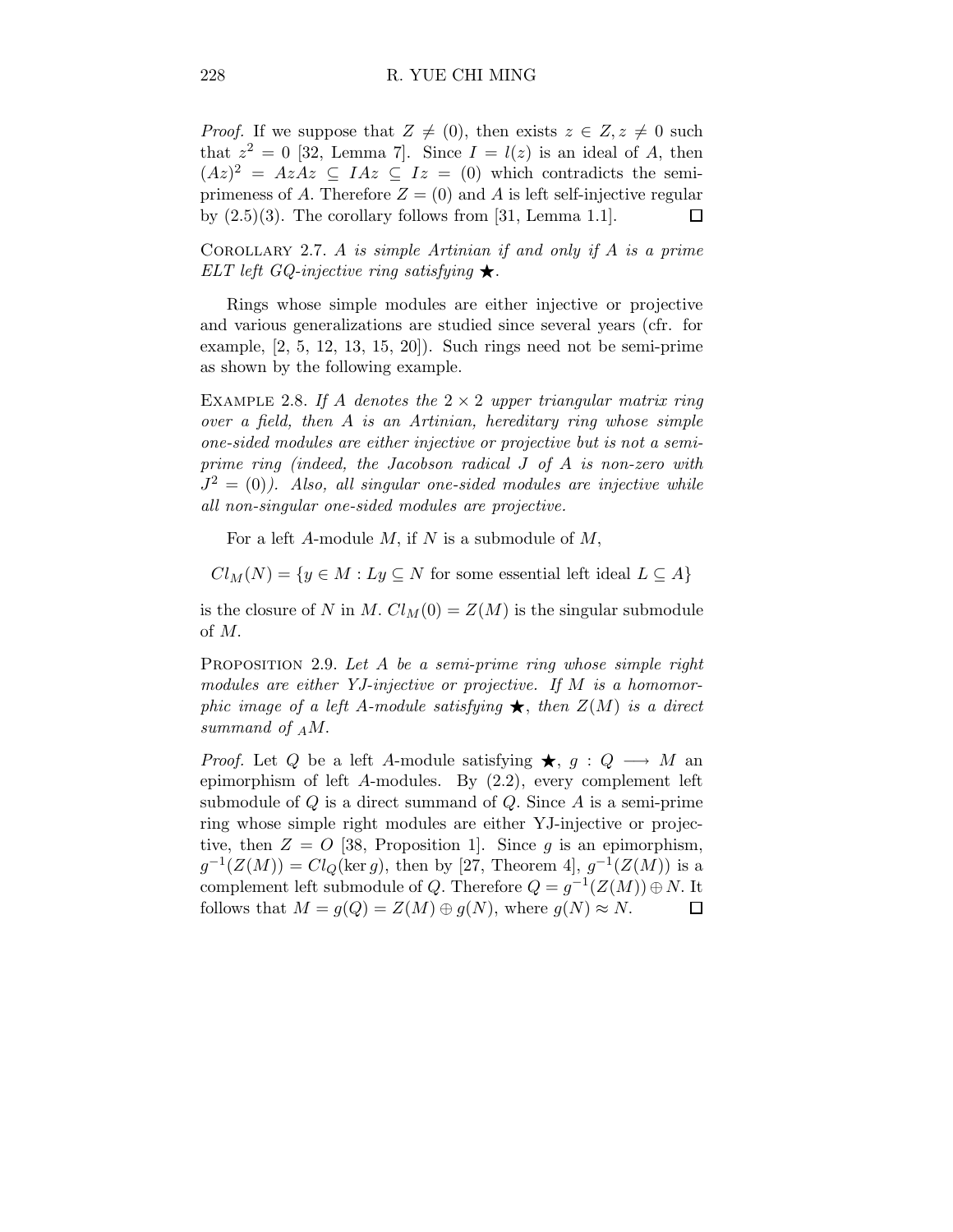A well-known theorem of I. Kaplansky asserts that a commutative ring is VNR if and only if it is a V-ring. In the non-commutative case, the work of O. E. Villamayor has motivated many papers on generalizations of V-rings and VNR rings (cfr. the bibliography of  $[18]$ .

Applying [38, Propositions 2 and 9], we get

REMARK 2.10. If A is a MELT ring whose simple left modules are YJ-injective, then  $J = Z = Y = (0)$ .

QUESTION 1. Are the rings in (2.10) fully left idempotent?

REMARK 2.11. If A contains a non-singular maximal left ideal, then A is left non-singular.

*Proof.* Let M be a maximal ideal of A such that  $Z(M) = (0)$ . If AM is essential in AA, then  $M \cap Z = Z(M) = (0)$  implies that  $Z = (0)$ . If AM is a direct summand of AA, suppose that  $Z \neq O$ . Since  $M \cap Z = (0)$ , then  $A = M \oplus Z$ . Now Z cannot contain a non-zero idempotent which implies that  $Z = (0)$ , a contradiction! Therefore  $Z = (0)$  in any case.  $\Box$ 

Note that the analogous result holds for reduced rings. Indeed, if  $A$  contains a reduced maximal left ideal, then  $A$  is reduced [37, Lemma 2].

Lemma 2.12. Let A be a ring whose simple left modules are either p-injective or projective. Then the centre of A is VNR.

*Proof.* Let C denote the centre of A. For any  $c \in C$ , set  $L = Ac+l(c)$ . Let K be a complement left ideal of Asuch that  $L \oplus K$  is an essential left ideal of A. Then  $Kc = cK \subseteq L \cap K = (0)$  which implies that  $K \subseteq$  $l(c)$ , whence  $K = K \cap l(c) \subseteq K \cap L = (0)$ . Therefore L is an essential left ideal of A. Now suppose that  $L \neq A$ . Let M be a maximal left ideal of A containing L. Then  $_A A/M$  must be p-injective. Define  $g: Ac \longrightarrow A/M$  by  $g(ac) = a + M$  for all  $a \in A$ . Since  $_A A/M$  is p-injective, there exists  $y \in A$  such that  $1 + M = g(c) = cy + M$ . Now  $cy = yc \in M$  implies that  $1 \in M$ , which contradicts  $M \neq A$ . We have shown that  $A = L = Ac + l(c)$ . Then  $c = bc^2$ ,  $b \in A$  and therefore  $c = cbc$ . Now set  $d = c^2b^3$ . Then

$$
cdc = (cbc)bcbc = (cbc)bc = c
$$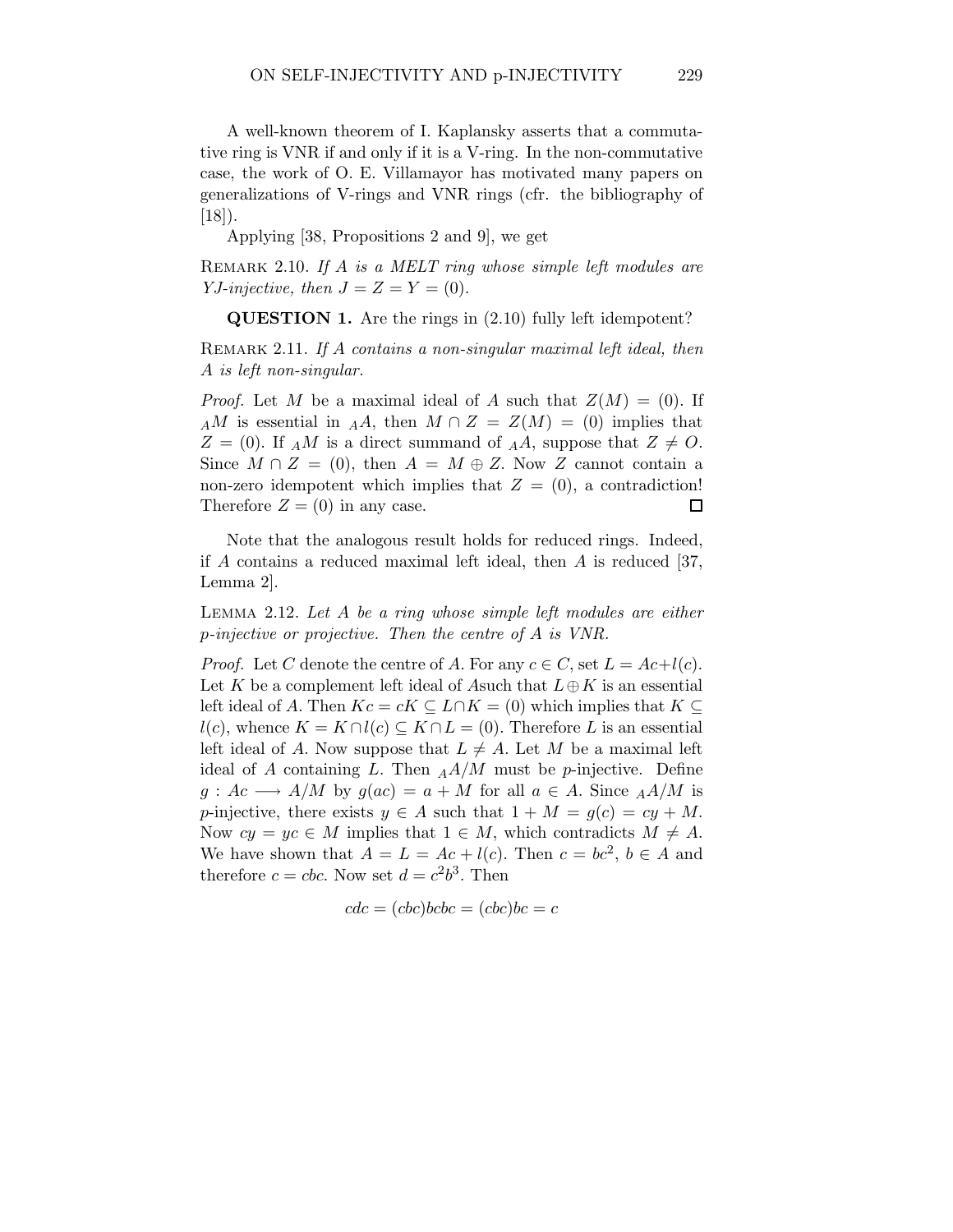and

$$
c^2b = bc^2 = c.
$$

For every  $u \in A$ ,

$$
bc^2u = cu = uc = ubc^2 = c^2ub
$$

and hence

$$
b^3c^2u=c^2ub^3.
$$

Now

$$
du = c^2 b^3 u = b^3 c^2 u = c^2 u b^3 = u c^2 b^3 = u d
$$

which proves that  $d \in C$ . C is therefore a VNR ring.

THEOREM 2.13. The following conditions are equivalent for a ring  $A$ with centre C :

- 1. A is VNR;
- 2. every simple left A-module is either p-injective or projective and for each maximal ideal  $N$  of  $C$ ,  $A/AN$  is  $VNR$ .

*Proof.* (1) implies (2) evidently. (2) implies (1) by [1, Theorem 3] and (2.12).  $\Box$ 

The next result is motivated by recurrent questions of V. A. Hiremath in private communications concerning classical quotient rings (which are not necessarily semi-simple, Artinian). See, for very nice results of Hiremath, consult the bibliography of R. Wisbauer [23].

PROPOSITION 2.14. Let  $A$  be an ELT left p.p. ring whose complement left ideals are ideals of A. Then A admits a classical left quotient ring Q which is strongly regular.

*Proof.* Given  $a, c \in A$ , c being a non-zero-divisor, let K be a complement left ideal of A such that  $L = Ac \oplus K$  is an essential left ideal of A. Since K is an ideal of A, then  $Kc \subseteq K \cap Ac = (0)$  which implies that  $K = (0)$  (c being a non-zero-divisor). Then  $L = Ac$  is an essential left ideal which, by hypothesis, is an ideal of A. Now  $ca \in L$  yields  $ca = dc$  for some  $d \in A$ . We have just shown that A satisfies the left Ore Condition which is equivalent to A having a

 $\Box$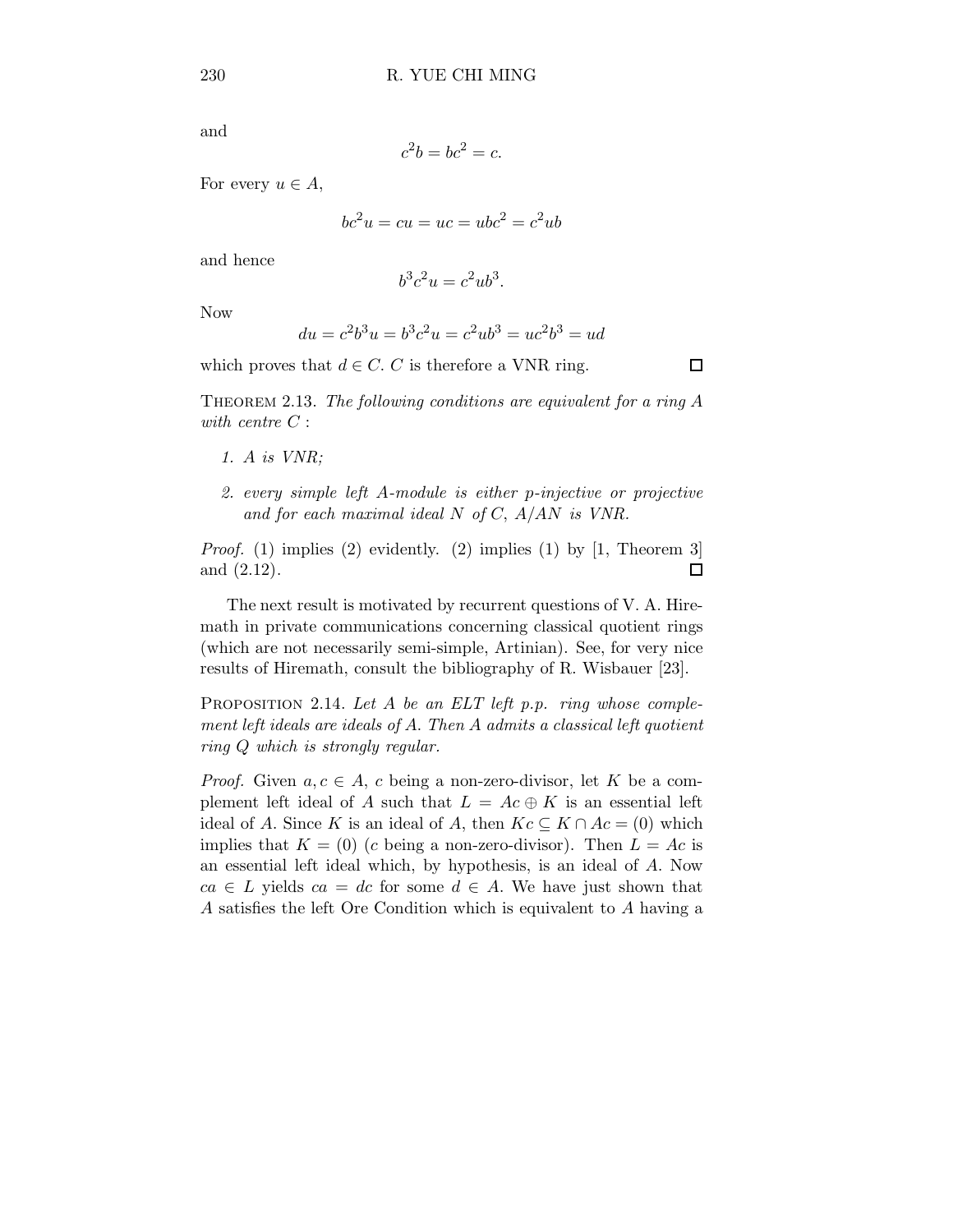classical left quotient ring Q. Since  $Z = (0)$  and every complement left ideal of  $A$  is an ideal of  $A$ , then  $A$  is a reduced ring [37, Lemma 3. By [35, Theorem 2], every element a of A is of the form  $a = ce$ , where  $c$  is a non-zero-divisor and  $e$  is a central idempotent. Now given  $q \in Q$ ,  $q = b^{-1}a$  with  $b, a \in A$ , b being a non-zero-divisor. If  $a = ce$  as above, then

$$
q = b^{-1}a
$$
  
=  $b^{-1}ce$   
=  $b^{-1}cebb^{-1}c^{-1}c$   
=  $b^{-1}cebb^{-1}c^{-1}bc$   
=  $(b^{-1}ce)b(db^{-1})c$ 

for some  $d \in A$ . Since e is a central idempotent,

$$
q = (b^{-1}ce)bd(b^{-1}ce) = q(bd)q,
$$

which proves that  $Q$  is VNR. By [33, Proposition 1.5],  $Q$  is a reduced ring and hence Q is strongly regular.  $\Box$ 

Recall that if every ideal of A is a complement left ideal of A, then every ideal of A is generated by a central idempotent [36, Proposition 2 (consequently, A is biregular). We also know that A is strongly regular if and only if A is a reduced ring whose finitely generated right ideals are principal complement right ideals of A [31, Theorem 2.6].

QUESTION 2. Is A strongly regular if A is a reduced ring whose finitely generated right ideals are complement right ideals?

We proceed to give a new characterization of strongly regular rings.

LEMMA 2.15. Let  $T$  be a non-zero ideal of  $A$  which contains no nonzero nilpotent left ideal of A. If e is an idempotent in  $T$  such that Ae is an ideal of A, then e is central in A.

*Proof.* Since Ae is an ideal of A,  $Ae = AeA$  and  $eA \subseteq Ae$ . Then  $eA(1-e) \subseteq Ae(1-e) = 0$  implies that  $ea = eae$  for every  $a \in A$ . Now  $A = eA \oplus (1-e)A$  and for any  $u \in (1-e)A$ ,  $b \in A$ ,  $b = ec + (1-e)d$ ,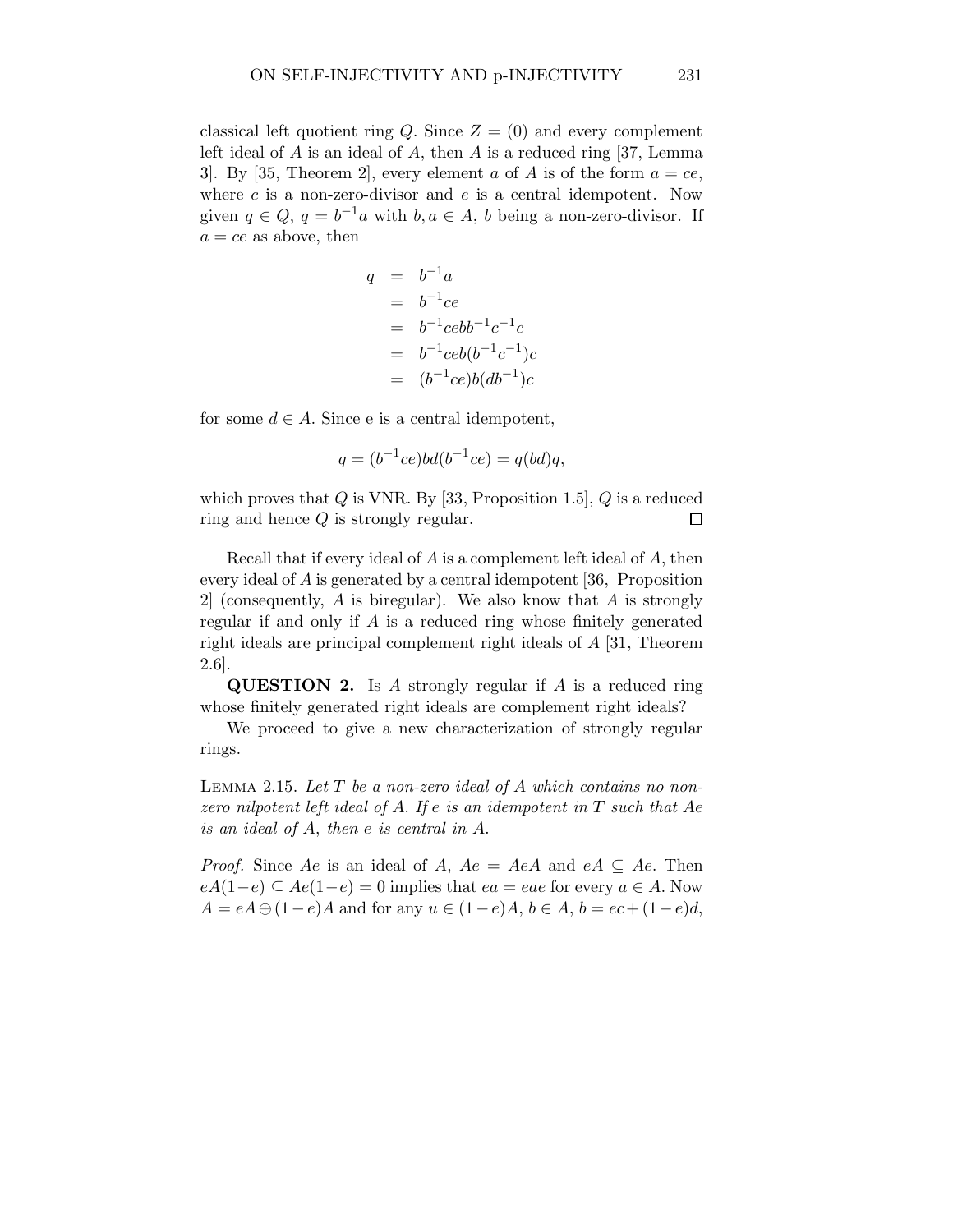with  $c, d \in A$ , whence  $bu = ecu + (1 - e)du$  and since  $eA \subseteq Ae$ ,  $ec = we$  for some  $w \in A$ . Therefore

$$
bu = weu + (1 - e)du = (1 - e)du \in (1 - e)A
$$

which shows that  $(1-e)A$  is also an ideal of A. Then  $((1-e)Ae)^2 =$ (0) implies that  $(1-e)Ae = (0)$  (since T contains no non-zero nilpotent left ideal of A). Now  $ae = eae$  for each  $a \in A$  which proves that e is central in A.  $\Box$ 

THEOREM 2.16. The following conditions are equivalent:

- 1. A is strongly regular;
- 2. for every  $b \in A$ ,  $Ab + r(AbA)$  is an ideal of A which is a complement left ideal of A.

*Proof.* Assume (1). For any  $b \in A$ ,  $Ab = AbA$  is generated by a central idempotent. If  $Ab = Ae$ ,  $e = e^2$  being central, then  $r(AbA) =$  $(1-e)A = A(1-e)$  and  $Ab+r(AbA) = Ae + A(1-e) = A$ . Therefore (1) implies (2).

Assume (2). For every  $b \in A$ ,  $T = Ab + r(AbA)$  is an ideal of A which implies that  $AbA \subseteq T$ , whence  $T = AbA + r(AbA)$ is a complement left ideal of A. Suppose there exists  $d \in A$  such that  $(AdA)^2 = (0)$ . Then  $r(AdA)$  is an essential left ideal of A. But  $r(AdA) = AdA + r(AdA)$  is a complement left ideal of A by hypothesis. Therefore  $r(AdA) = A$  which yields  $d = 0$ . We have shown that A must be a semi-prime ring. For any  $c \in A$ , let  $C =$ AcA. Since A is semi-prime, then  $C \cap r(C) = O$ . Set  $L = C \oplus r(C)$ . If  $_A K$  is a relative complement of  $_A L$  in  $_A A$ , then  $E = L \oplus K$  is an essential left ideal of A. Now  $LK \subseteq L \cap K = (0)$  implies that  $K \subseteq r(L) \subseteq r(C)$ , whence  $K = K \cap r(C) \subseteq K \cap L = (0)$ . Therefore L is an essential left ideal of A. But  $L = Ac+r(AcA)$  is a complement left ideal of A by hypothesis. Therefore  $L = A$  which proves that  $C = Au, u = u^2 \in A$ . Since A is semi-prime, u is central in A by  $(2.15)$ . We have proved that A is a biregular ring. Now for every  $b \in A$ ,

$$
A = Ab \oplus r(AbA) = AbA \oplus r(AbA)
$$

and if  $r(AbA) = Aw$ , where w is a central idempotent, then

$$
A = Ab \oplus Aw = A(1 - w) \oplus Aw.
$$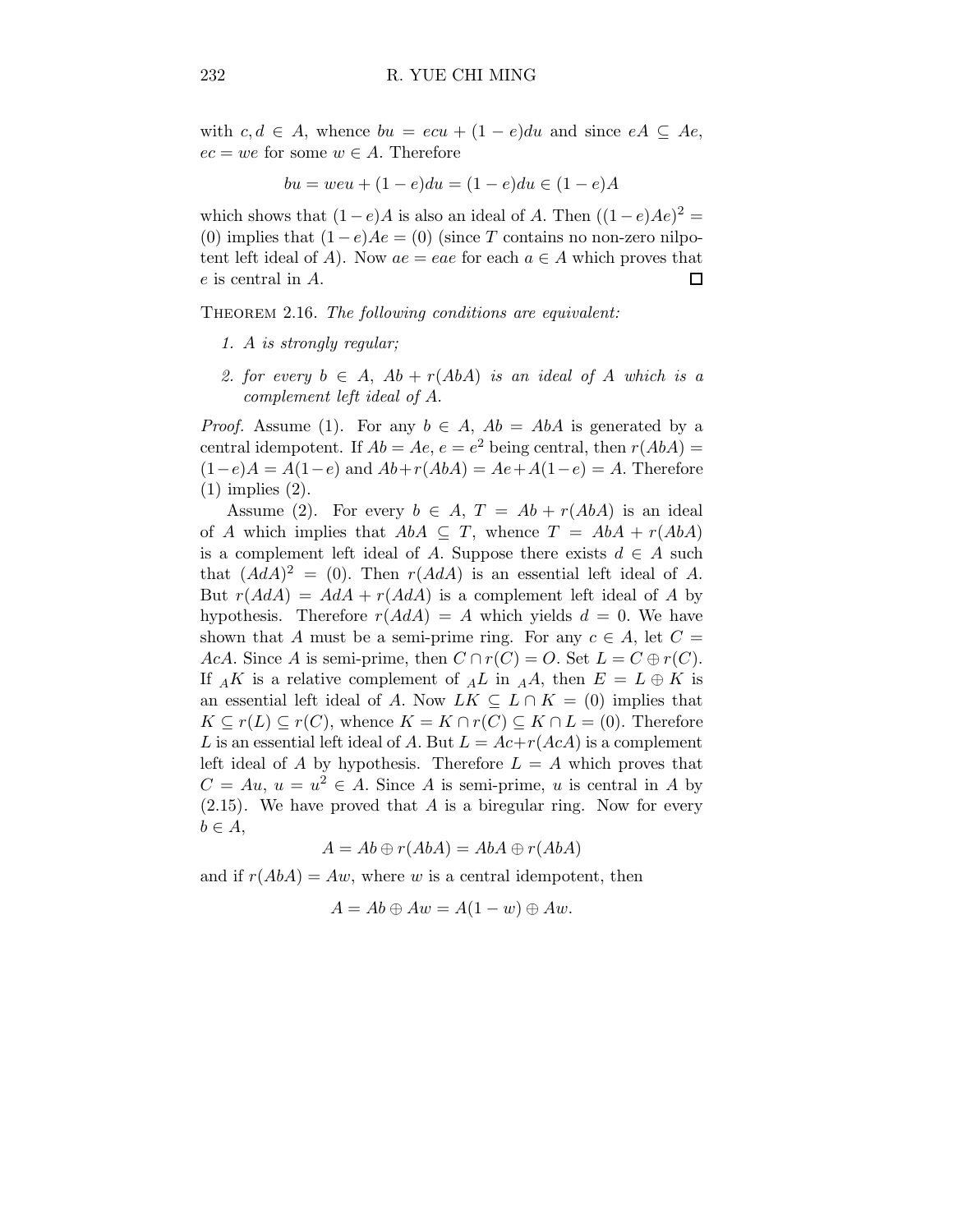Then  $b = b(1 - w) + bw$  and  $bw = wb \in Ab \cap Aw = (0)$ , whence  $b = b(1 - w)$  which yields  $Ab \subseteq A(1 - w)$ . Since  $A = Ab \oplus Aw$ ,

$$
A(1 - w) = Ab \oplus (Aw \cap A(1 - w)) = Ab
$$

and therefore  $Ab$  is generated by a central idempotent. Thus  $(2)$ implies (1).  $\Box$ 

Applying [36, Proposition 2] to (2.16), we get:

COROLLARY 2.17. A is a finite direct sum of division rings if and only if every ideal of A is a complement left ideal and for every  $b \in A$ ,  $Ab + r(AbA)$  is an ideal of A.

(2.15) also yields the next remark

REMARK 2.18. If  $e$  is an idempotent in  $A$  and  $Ae$  is a minimal left ideal of A which is an ideal of A, then e is central in A.

REMARK 2.19. If M is an injective maximal left ideal of A,  $M = Ae$ ,  $e = e^2 \in A$  and  $A(1-e)$  is an ideal of A, then A is a left self-injective ring.

A condition for non-singularity.

PROPOSITION 2.20. Let A be a MELT ring such that for any maximal essential left ideal M of A,  $A/M_A$  is flat. Then  $Z = (0)$ .

*Proof.* Suppose that  $Z \neq (0)$ . By [32, Lemma 7], there exists  $z \in Z$ ,  $z \neq 0$  such that  $z^2 = 0$ . Let M be a maximal left ideal of A containing  $l(z)$ . Then M is an essential left ideal of A and M is an ideal of A by hypothesis. Therefore  $A/M_A$  is flat. Since  $z \in l(z) \subseteq M$ ,  $z = dz$  for some  $d \in M$  [3, p.458]. Therefore  $1-d \in l(z) \subseteq M$  and since  $d \in M$ ,  $1 \in M$  which contradicts  $M \neq A$ . We have proved that  $Z = (0)$ .  $\Box$ 

Note that the ring considered in (2.20) needs not be semi-prime  $(cfr. (2.8)).$ 

Finally, we consider the reduced ideals in a ring.

PROPOSITION 2.21. Let A be a semi-prime left YJ-injective ring. Then  $T$ , the sum of all reduced ideals of  $A$ , is the unique maximal strongly regular ideal of A and T is a left annihilator.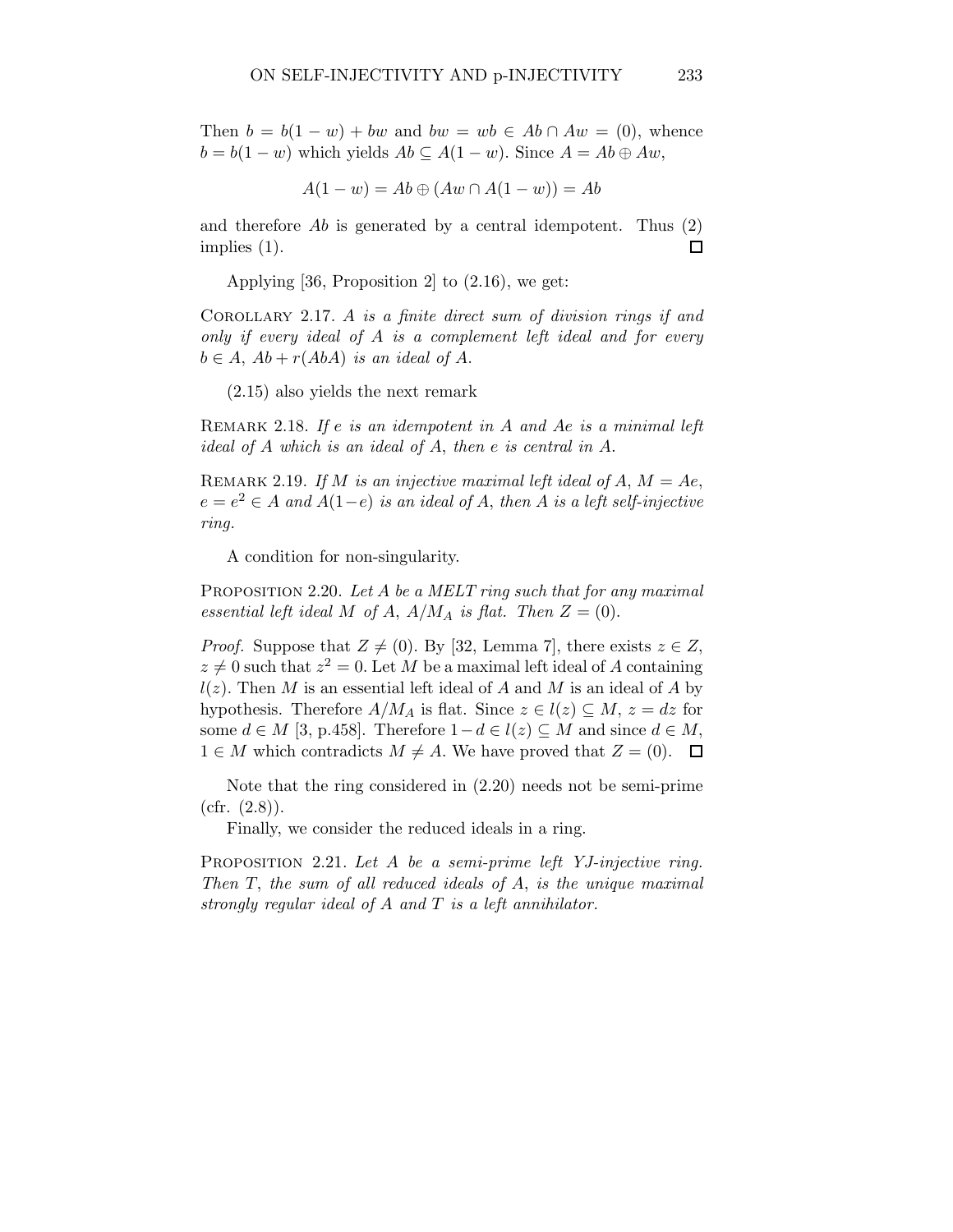*Proof.* Suppose that  $l(r(T))$  is not a reduced ideal of A. Then there exists  $w \in l(r(T))$ ,  $w \neq 0$  such that  $w^2 = 0$ . Now  $T = TA$  and if  $Tw = O$ ,  $TAw = O$  and  $Aw^2 \subseteq l(r(T)) \cdot r(T) = (0)$  which contradicts A semi-prime. Therefore  $Tw \neq O$  and hence there exists a reduced ideal R of A such that  $Rw \neq (0)$ . This implies that  $R \cap Aw \neq (0)$ . Let  $z \in R \cap Aw$ ,  $z \neq 0$ . Then by [34, Lemma 5],  $z = zvz$  for some  $v \in R$  and  $Az = Ae$ ,  $e = vz$  being an idempotent. Now  $z = bw$ ,  $b \in A$  and

$$
vbwe = vze = e^2 = e \neq 0
$$

which implies that  $we \neq 0$ . But  $(we)^2 = wvbwwe = 0$ , which contradicts R being a reduced ideal of A. We have shown that  $l(r(T))$ must be a reduced ideal of A. It follows that  $T = l(r(T))$  is the unique maximal reduced ideal of A. By [34, Lemma 5], T is the unique maximal strongly regular ideal of A and  $T = l(r(T))$  is a left annihilator.  $\Box$ 

COROLLARY 2.22. If A is a left self-injective regular ring and  $T$  is the sum of all reduced ideals of A, then  $A = T \oplus Q$ , where T is a left and right self-injective strongly regular ring and Q is a left selfinjective regular ring such that every non-zero ideal of Q contains a non-zero nilpotent element.

Note that if Q is a left continuous regular ring such that every non-zero ideal of  $Q$  contains a non-zero nilpotent element, then  $Q$  is left self-injective [19, Theorem 3]. Consequently, the next decomposition follows.

COROLLARY 2.23. If A is a left continuous regular ring and  $T$  is the sum of all reduced ideals of A, then  $A = T \oplus Q$ , where T is a left and right continuous strongly regular ring and Q is a left self-injective regular ring such that every non-zero ideal of Q contains a non-zero nilpotent element.

## **REFERENCES**

[1] E.P. Armendariz, J.W. Fisher and S.A. Steinberg, Central localizations of regular rings, Proc. Amer. Math. Soc. 46 (1974), 315– 321.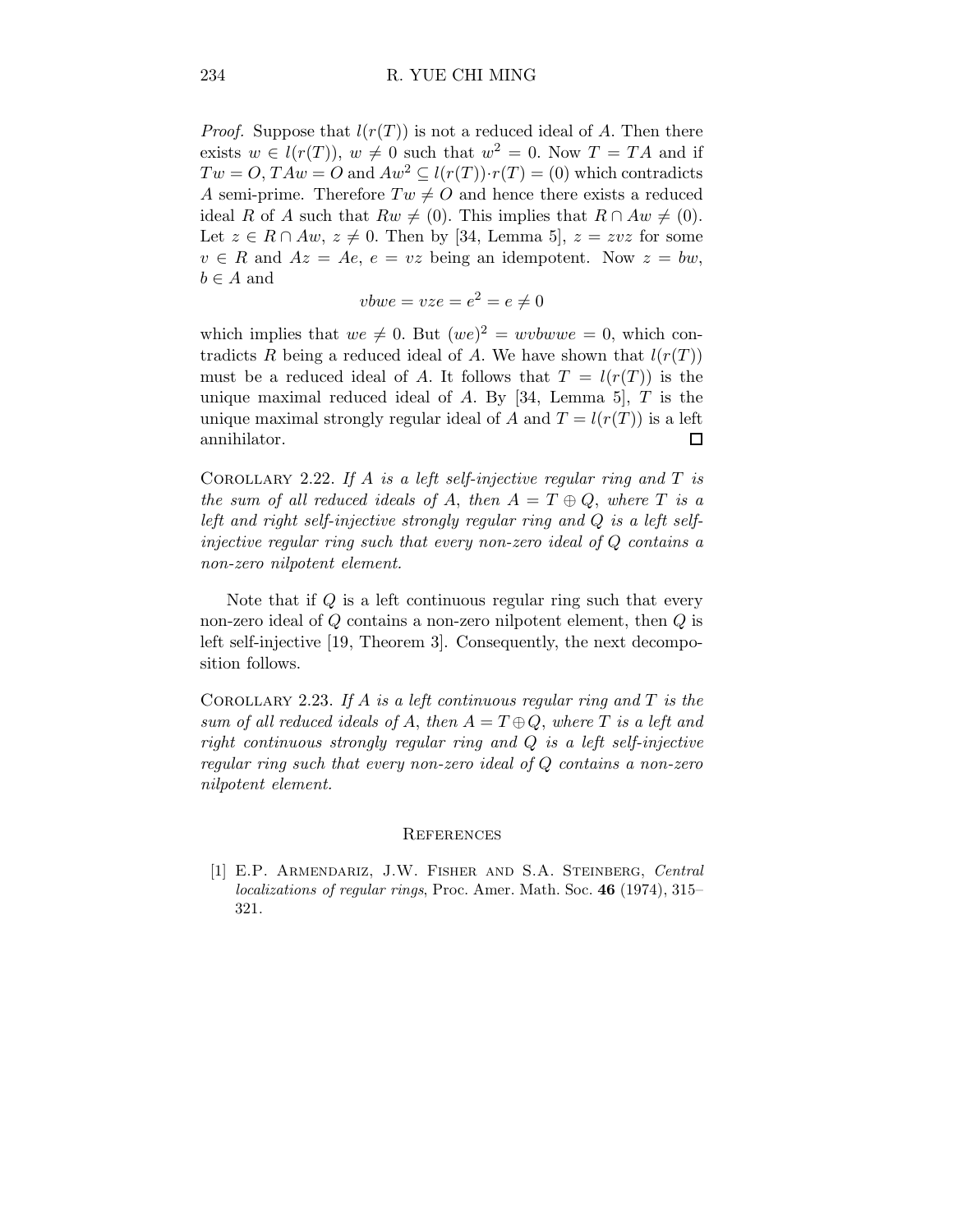- [2] G. BACCELLA, *Generalized V-rings and von Neumann regular rings*, Rend. Sem. Math. Univ. Padova 72 (1984), 117–133.
- [3] S.U. CHASE, *Direct product of modules*, Trans. Amer. Math. Soc. 97 (1960), 457–473.
- [4] J.L. CHEN AND N.Q. DING, On regularity of rings, Algebra Colloquium 8 (2001), 267–274.
- [5] L.Q. Chen and W.M. Xue, Weakly p.p. rings, Math. Japonica 39 (1994), 361–365.
- [6] C. FAITH, Rings and things and a fine array of twentieth century associative algebra, AMS Math. Surveys and Monographs, vol. 65, AMS, 1999.
- [7] K.R. GOODEARL, Von Neumann regular rings, Pitman, 1979.
- [8] V. GOULD, *Divisible S-systems and R-modules*, Proc. Edinburgh Math. Soc. 30 (1987), 187–200.
- [9] Y. Hirano, On non-singular p-injective rings, Publicacions Math. 38 (1994), 455–461.
- [10] Y. Hirano and H. Tominaga, Regular rings, V-rings and their generalizations, Hiroshima Math. J. 9 (1979), 137–149.
- [11] C.Y. HONG, N.K. KIM AND Y. LEE, On rings whose homomorphic images are p-injective, Comm. Alg. 30 (2002), 261–271.
- [12] N.K. Kim, S.B. Nam and J.Y. Kim, On simple singular GPinjective modules, Comm. Alg. 27 (1999), 2087–2096.
- [13] S.R. Lopez-Permouth, K.P. Shum and N.V. Sanh, Kasch modules and pV-rings, Algebra Colloquium 12 (2005), 219–227.
- [14] J.K. LUEDEMAN, F.R. MCMORRIS AND S.K. SIM, Semi-groups for which every totally irreducible S-system is injective, Comment. Math. Univ. Carolinae 19 (1978), 27–35.
- [15] N.K. KIM S.B. NAM AND J.Y. KIM, On simple GP-injective modules, Comm. Algebra 23 (1995), 5437–5444.
- [16] W.K. NICHOLSON AND M.F. YOUSIF, *Principally injective rings*, J. Algebra 174 (1995), 77–93.
- [17] G. PUNINSKI, R. WISBAUER AND M.F. YOUSIF, On p-injective rings, Glasgow Math. J. 37 (1995), 373–378.
- [18] A. TUGANBAEV, Handbook of Algebra, vol. 3, ch. Max rings and V-rings, Elsevier Ivorth Holland, 2003.
- [19] Y. Utumi, On continuous regular rings and semi-simple self-injective rings, Canad. J. Math. 12 (1960), 597–605.
- [20] K. VARADARAJAN, *Generalized V-rings and torsion theories*, Comm. Algebra 14 (1986), 455–467.
- [21] K. Varadarajan and K. Wehrhahn, P-injectivity of simple pretorsion modules, Glasgow Math. J. 28 (1986), 223–225.
- [22] D.G. Wang, Rings characterized by injectivity classes, Comm. Alge-